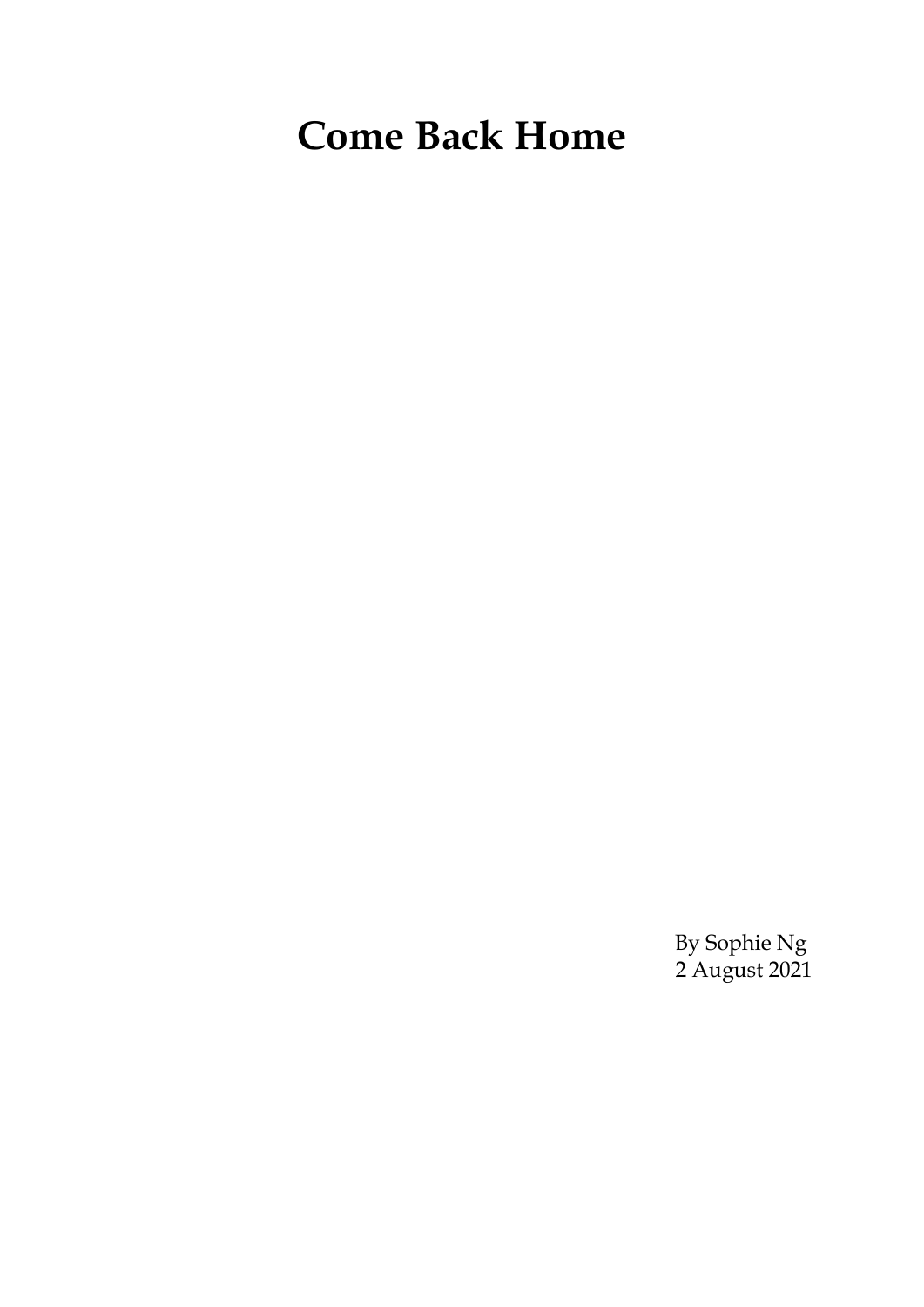# 17th of November 1854, Aboard the Ship

If I must do it, then I shall. It's bothering me, the sound of the sailors laughing as they take down each bird. How must it feel to take away an innocent creature's life? Terrible, I assume. Molly is still sleeping. How can one sleep on such rough waves? Imagine if the ship was taken, and there was but the sea to rest on. I have so many questions, yet it is only the beginning of my journey towards the Colony of Australia. Should I sleep? What would be the point? Should I read? Wouldn't I get sick? But I should do anything but listen to the sailors' demented laughs. I remember that Pa gave me *'The Seamstresses' Guide'* to give to Mama for the flag.

# 18th of November 1854

Last time I checked, it was nighttime. Now it is dawn. How does time go fleeting so quickly while us humans blunder along like tortoises? I know not. Mama is calling me. And Molly. I walk over to Mama's bed. She is still sewing the flag that we will put up on top of our tent when we arrive at the diggings. It is a dark navy colour with a few white marks, and a star in the middle. Well, that is what is planned, anyway.

"Mama? Pa told me to give this to you. He said it will help you. Do you want a cup of tea?" I have tried to make tea before, but Mama said I was too young back then. I think I was seven or eight, and now I am twelve. Am I too young now? No. I walk to Pa's tea leaves put in a jar. There is only a bit of boiling water left, but Mama drinks very little tea, and we can always boil more. I look at the water and then the tea leaves. I figure out that I need a teacup, so I get Mama's *favourite* teacup and start making the tea.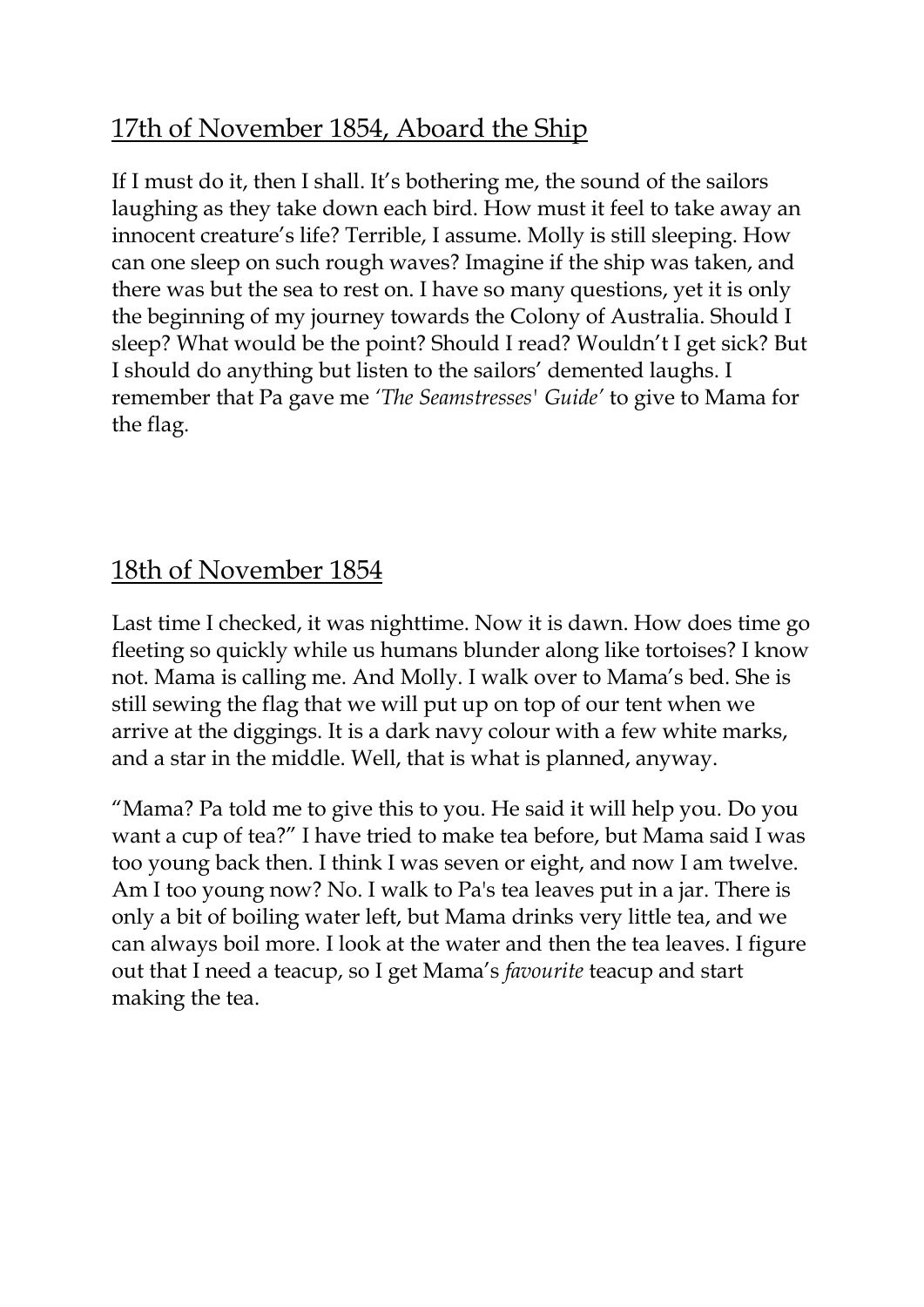# 19th of November 1854

The people are shouting and cheering as I walk out of the cabin. They're all shouting,

"GOLD! I'M COMING FOR YOU! GOLD! GOLD! YAHOO!" Even Pa and Mama. Molly pulls me out of the crowd and brings me to a very small lookout point of the ship. I can even see the thousands of albatrosses and gulls flying.

#### *Later*

We're finally here! I am ever so excited to walk again, but I find that I can barely stand! I fall onto the shimmering golden sand but almost slip into the shallow waters below the ship. The sea is so crystal clear it might as well be a diamond! Molly helps me up. Although I am older than her, she is the strongest one out of us two.

"Thank you, Molly. The water is very cold, but very refreshing." She is not listening; she has turned towards Pa and Mama to help with the portmanteau. Oh well! It is fine.

#### *Later still*

We have set up our tent! The blue and white flag is flying above it, and I shall now go to sleep. Tomorrow Pa will begin to look for gold. I wonder if I will be able to find any.

### 20th of November 1854, Ballarat

It's so very different to wake up here than in London. You wake up to the sound of 'cockatoos'— they are a type of bird in the Colony squawking and flapping about the lovely gum trees, or 'eucalyptus', as Pa calls it. He says it is the Greek name for the plant. Such beauty the cockatoos create! Their sweet voices trill in the morning, but of course the richer of us kill them for food. Even Pa is considering it. I hope he does not end up like all the other men. I would be heartbroken, and I think even Molly would be disappointed, even though she seems to not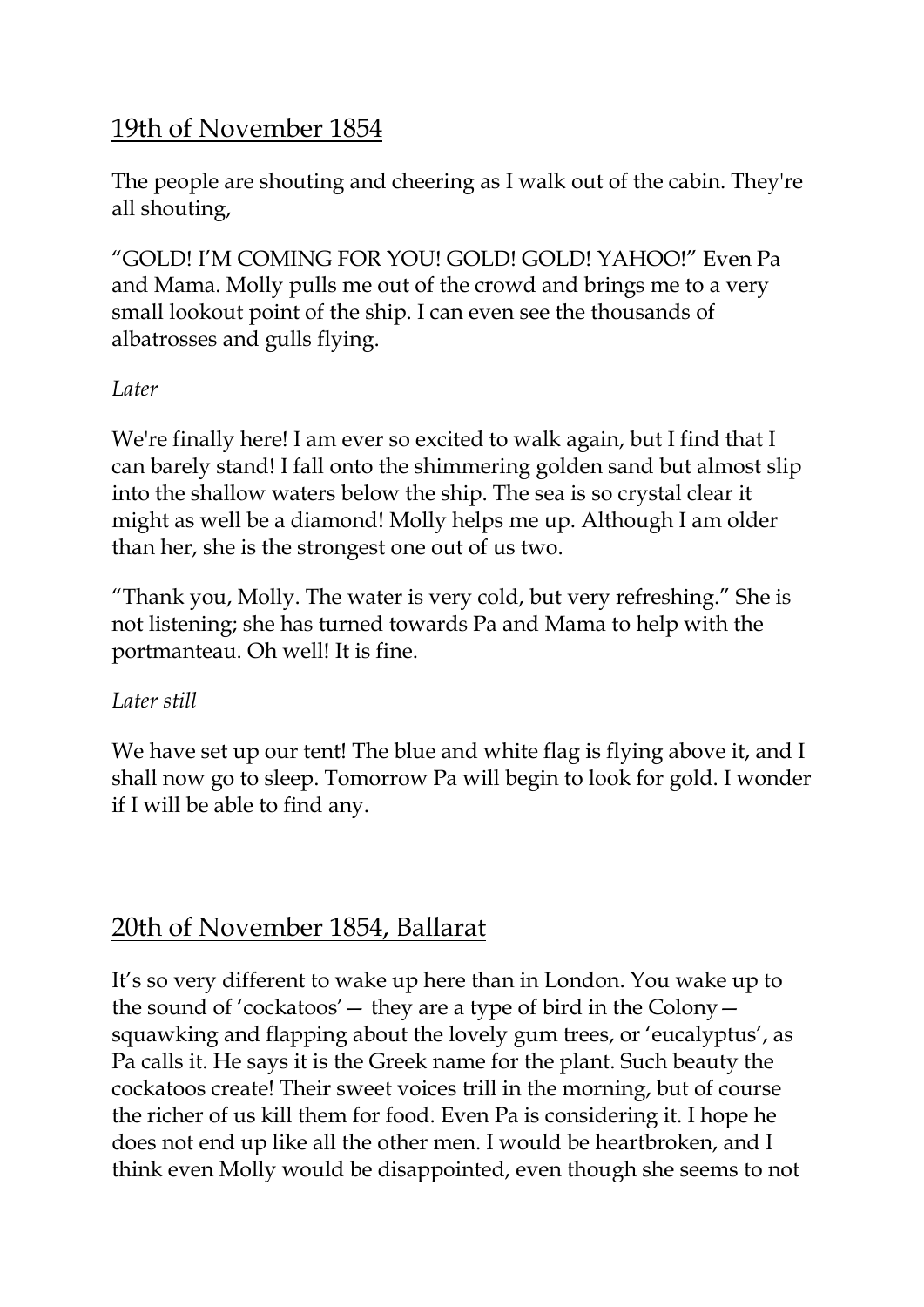care at all. The more I think about it, the more I am starting to believe that it is my fault. I broke our promise. Our promise to tell each other everything. I hid the truth. I did not tell her we were moving to Australia.

### 21st of November 1854

I wake up to find Mama trying to cook mutton over the flames. I stand up and ask her,

"Mama, do you need help? I can cook very well." Mama smiles but she shakes her head.

"No, *liebchen.* You can cook quite extraordinarily but it is not like London, where there is a stove to keep you safe. It is a naked flame. How about you go get some damper for Pa instead?" I nod. I grab a few pounds from our money jar and run to the man that sells the best damper on the goldfields. His name is Samuel Clark, but everyone calls him Sam. He is Irish.

"Hello, Sam! I am Jane, and I need to buy some damper for Pa." Sam grins and says,

"Because you are little girl, you need not pay full price. One pound only." I smile back. I like hearing Irish men's voices because they sound very funny. Not in an insulting way, of course. I give him a pound and grab the damper. I wonder where Pa is. I head for the diggings but he is not there. Instead, he is at the tent.

"Pa, Mama told me to bring this to you." I find out that he is tending to Molly. She has scraped her knee. When I hand the damper to Pa, I can see her icy grey eyes fixing a cold stare at me. I back away and run to Mama. She tells me to leave before she burns the mutton. I feel like I want to cry. Before I broke the promise, I would go to Molly when I was sad. Now I have no one to lean on. I am by myself.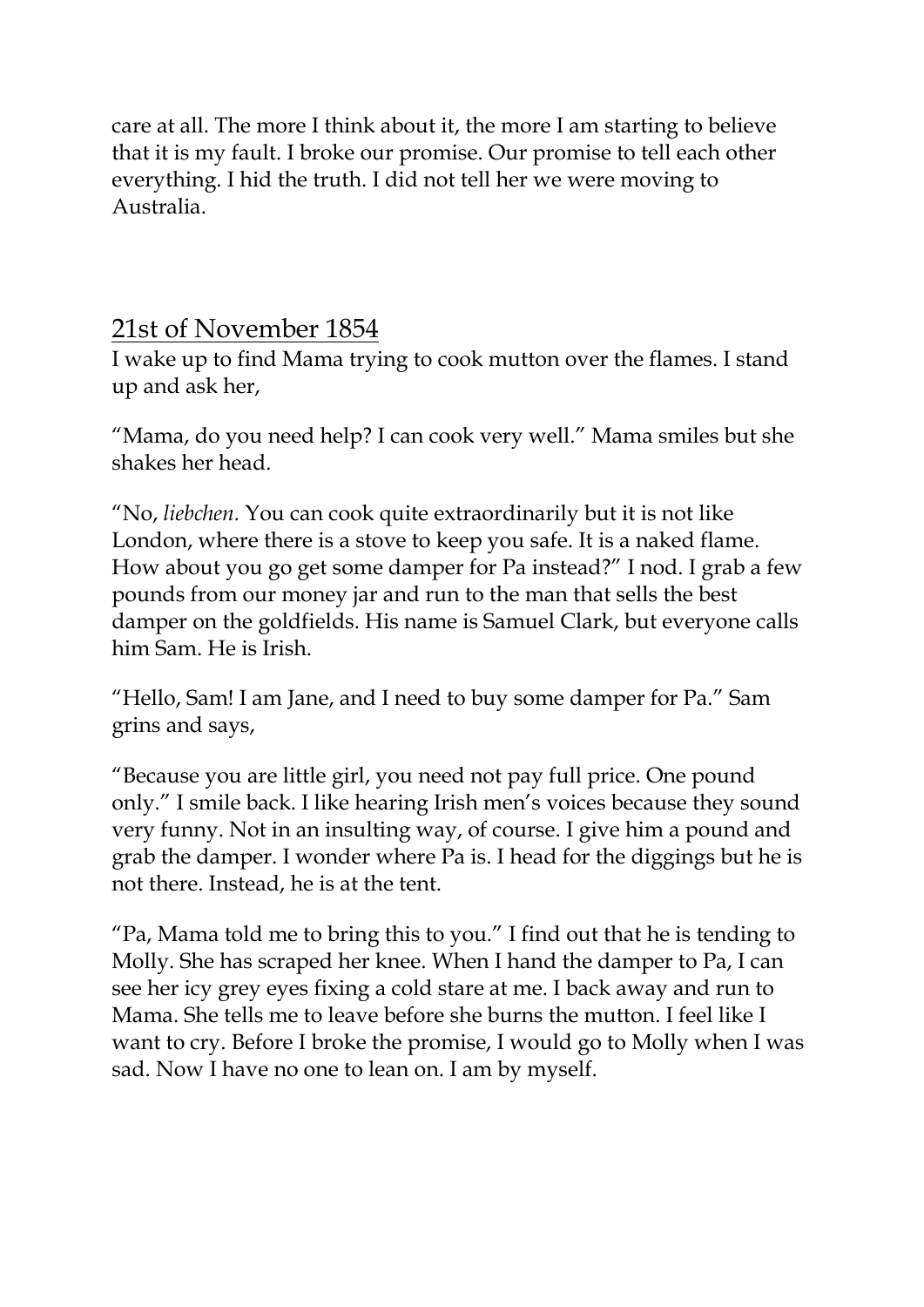# 22nd of November 1854

*Little Molly, all alone, with no one to lean on, But Jane Johnson will save her, and all sadness be gone, The worries and the fears, banished forever be. The love and the joyfulness, will come to save thee.*

I listen to the little poem Molly and I had made up when we were young in my mind. I can hear Molly's voice singing it. Molly. I think of her so much, as if she were the only person I had ever met in my life. Yet on this very morning, when I say good morning to her, she pushes past me as if I do not even exist. I think about running after her, but what could possibly be the point? I get some mutton from the pile of food Mama has made. It has some damper, some chopped onions, two dried figs, mutton and a cockatoo pie Sam gave to her for free. I think it was because no one wanted to buy it. Poor Sam.

#### *Later*

YES! HE DID IT! Pa found the biggest gold nugget I have ever seen! It is not that big, compared to my palm, but Mama and Molly and I are so very proud of him! After only two days of hard labour, he has found what he has been looking for. I love him so much for that.

#### 23rd of November 1854

Pa takes me out with him to go sell the gold. We are planning on getting twelve pounds, or maybe even more! On our way to the shop, I see a young boy about the same age as me. Once Pa goes into the shop, I go over to him. He has chestnut brown hair that is in messy curls all over the place. He walks around, looking very nervous.

"Greetings!" I say, but I have startled him, "Sorry. I am Jane Moriah Johnson. What is your name?" He trembles but takes a deep breath and introduces himself.

"I am Edward Mannor. My father is the owner of this shop, a miner. He is Charles Mannor. It is a pleasure to meet you." He turns out to be a lot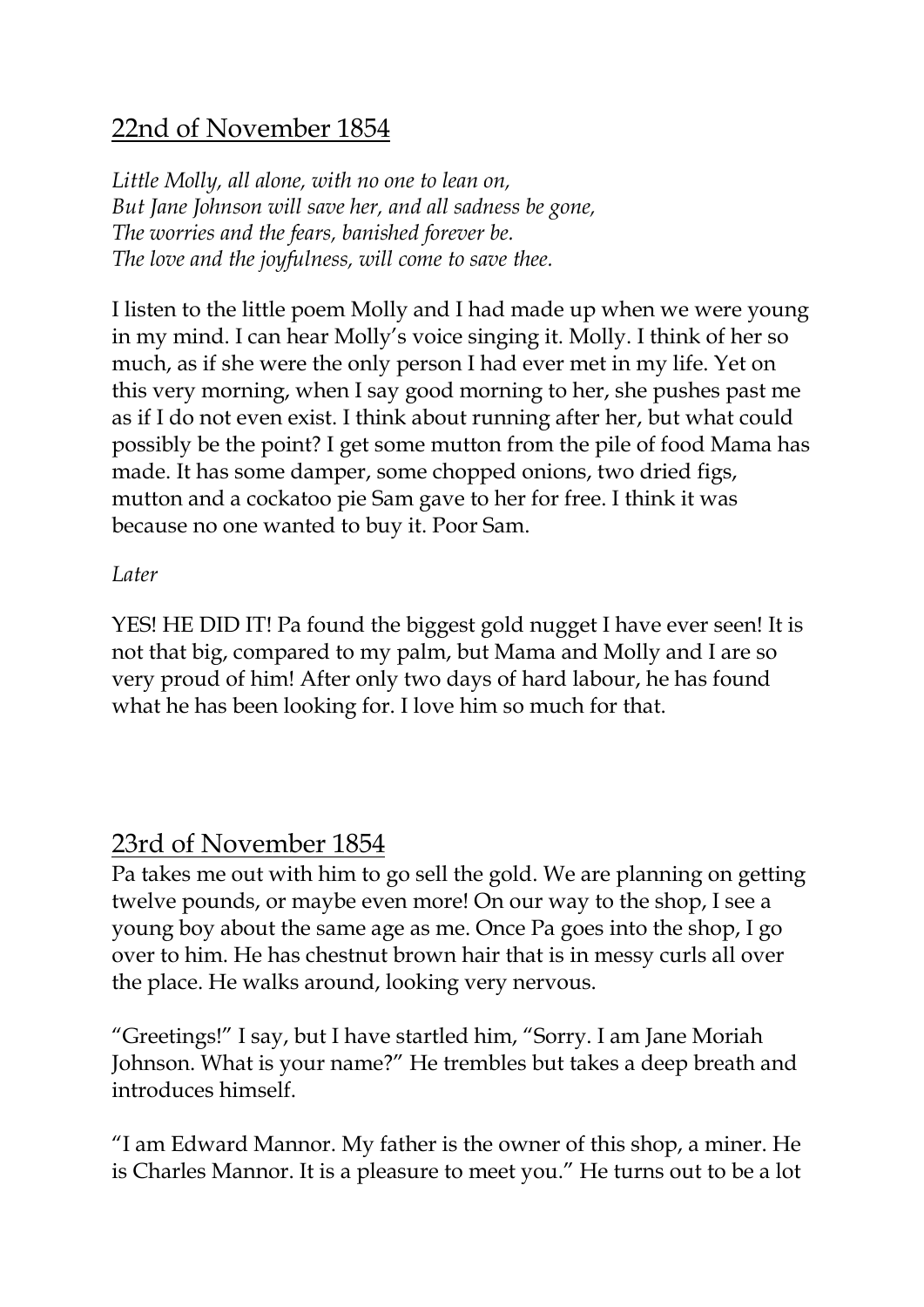more fun than I expected, and I talk to him for the next hour or so. Edward is older than me. He is fifteen but people say he is short for his age. I feel sorry for him, but there is no more time. My father pulls me away as I wave goodbye to Edward. Pa shows me the twelve pounds and tells me he even got an extra sixpence as a tip. I run back to the diggings with him, although he walks instead, and I tell Mama and Molly. I pull Molly into a corner of the tent.

"What are you doing? Jane, I told you to stay away from me."

"I know, Molly. I'm sorry. I apologised!"

"You broke the promise. It is alright, though. I just thought you were avoiding me, I thought I had lost my only friend." I stare at her in shock.

"I wanted to talk to you! How could I ever do that to you? I love you, sister. There is a boy that I want you to become friends with." Molly's eyes are twinkling like Pa's gold. I have solved my problems with Molly, so we shall see Edward tomorrow.

## 24th of November 1854, Ballarat

I wake up, feeling like the happiest person in the world. It is time to introduce Molly to Edward!

It is now twilight. I walk around the shop with Molly, looking for Edward . Suddenly, I see a hint of movement around the opposite corner. That same nest of brown hair. It is Edward!

"Edward, come back!" I call. Edward stays silent but runs back to Molly and me. How can one be so quiet and shy? I know not. Molly examines Edward's eyes and nods.

"I am Molly, and I am Jane's sister. What is your name?" Edward is a little taller than us, but his voice is soft and sweet.

"I'm Edward. Pleasure to meet you, Molly." We have much fun on the bank of the muddy valley, and Edward even teaches us how to use a pan to look for gold. He tells us that the valley is called the Yarrowee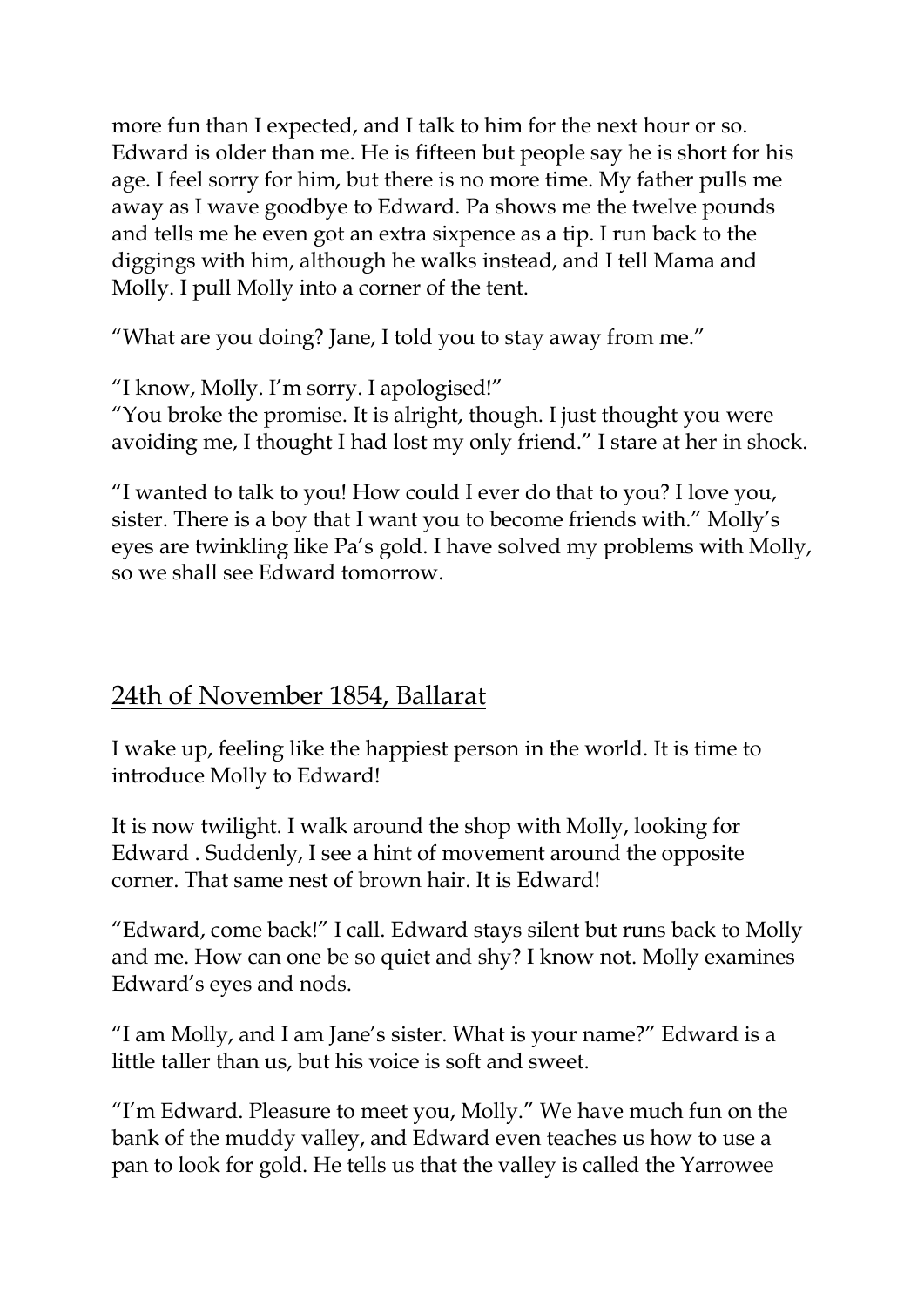River, and sometimes the Cornishmen come and look for gold if they are desperate. *Very* desperate, Edward says. However, it is almost dinnertime for Molly and me. So we must run back to the tent. We say our goodbyes to Edward. He watches us walk back to the diggings for as long as he can, and walks back to the shop. It is now completely dark. I reach for Molly's hand, but it's not there anymore.

"Molly? Molly, where are you?" I hear a whimper on the other side of me. It is Molly. I hold her hand and step forward.

"Whoever is out there, show yourself! Do not be a coward!" I yell, still keeping Molly's hand in my firm grasp. A noise rustles through the bushes, and the next thing I know, Molly has fainted in fear. I try to carry her and run, but I am too weak…

# 25th of November 1854

I open my eyes and smell Mama's roast. I listen closely and hear the sound of cockatoos. I look to the side, and I see Molly. I know I am now back home.

# 26th of November 1854

Nothing really interesting is happening today. Except that there will be a license hunt in four days. And Pa and Mama are searching frantically for the money for next month's license. Thirty shillings, it costs! Of course, Pa already has this month's license. I think I will now go help them look for the three missing shillings. I will write about the license hunt in four days.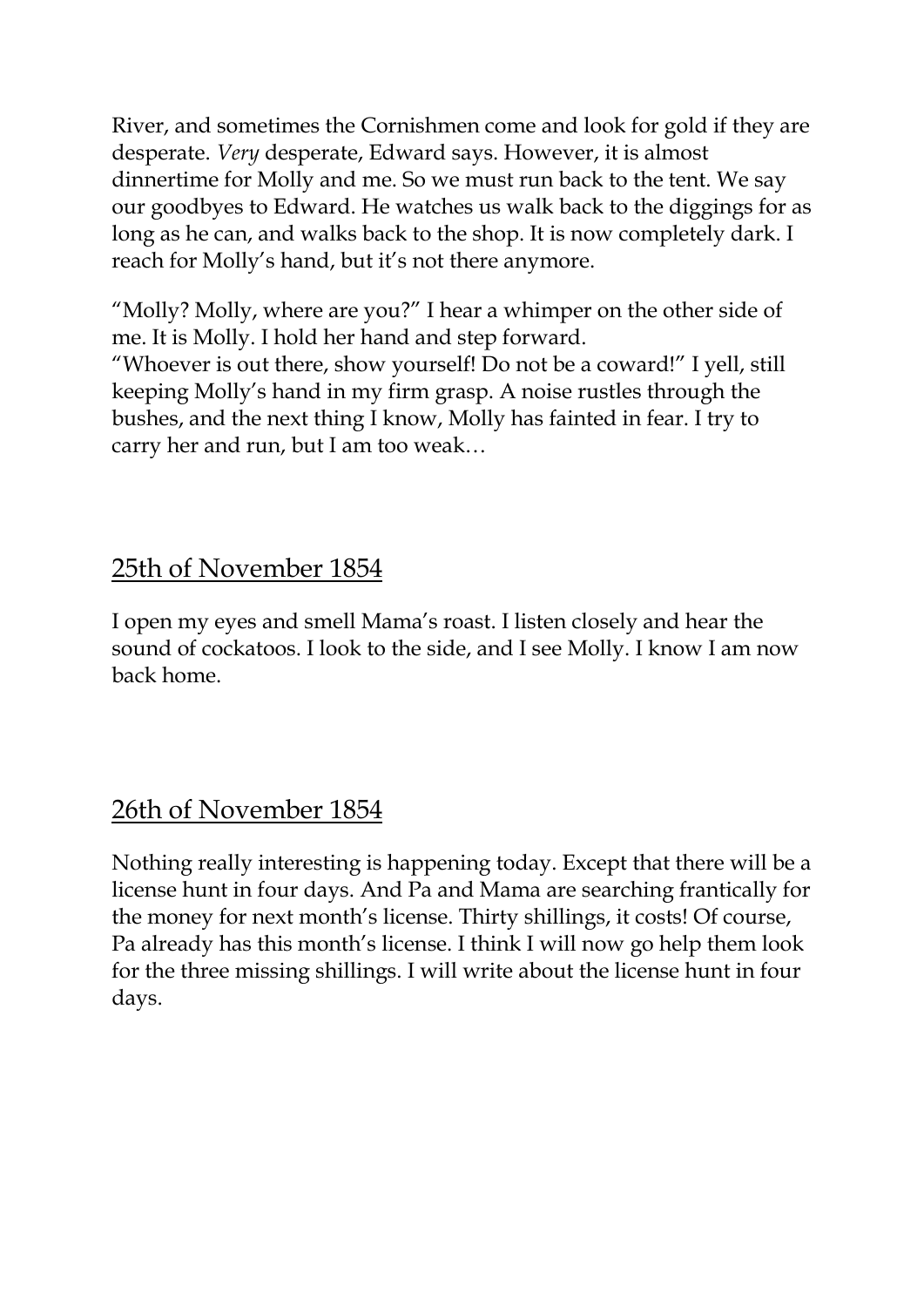## 30th of November 1854

Oh ho! The license hunt is starting! I can hear the troopers marching and riding their steeds towards us. Edward's father is staying here for several days; exactly how many I know not. He must have forgotten to buy his license, for he is being kicked by one of the troopers. Poor sir! I wish I could save him. Perhaps I could. Our tent is on the other side of the goldfield. We are not being visited yet, so I have time. I run to Pa and ask him,

"Pa, I need your license. Just for a minute, Pa." He nods but looks sceptical. He hands me his license and I run as quickly as I can.

"Hello, sir!" I say innocently, "I am this man's daughter, my name is Jane Mannor. Here is his license. I accidentally took it with me when I went to fetch water." Mr Mannor looks at me, confused, but I look at him and nod to show that I know what I am doing. The trooper is not impressed.

"Well, sorry sir," he says mockingly, "Next time have yer license on ya, eh?" Mr Mannor stares at me. He is still confused. I bow and smile.

"Hello sir. I am Jane Moriah Johnson, Edward's friend. I live on the other side of the goldfields, so I must return. It is my father's license." He looks at me like I am a supernatural spirit. I run back to Pa and give him the license just in time.

So many poor diggers got arrested, beaten, so the miners have decided to hold a meeting at Bakery Hill, the highest hill in Ballarat. Pa is going to bring me to the meeting. Molly, of course, will also go with us. Mama will stay with the other ladies to talk. I am looking around the crowd to find a suitable spot for Molly and me in which we can see. I find a little area near a tree stump. Pulling Molly by the arm a little too quickly, I stumble into a tall man with a red sash. I recognise him! He is Captain Henry Ross, a Canadian man. He created our Southern Cross Flag, or our Eureka Flag. I mumble 'sorry, sir' and walk back to the visible position. I can see a man shouting on the tree stump. It is Mr Peter Lalor, who is Irish like Sam. He looks at me for a second and continues to yell,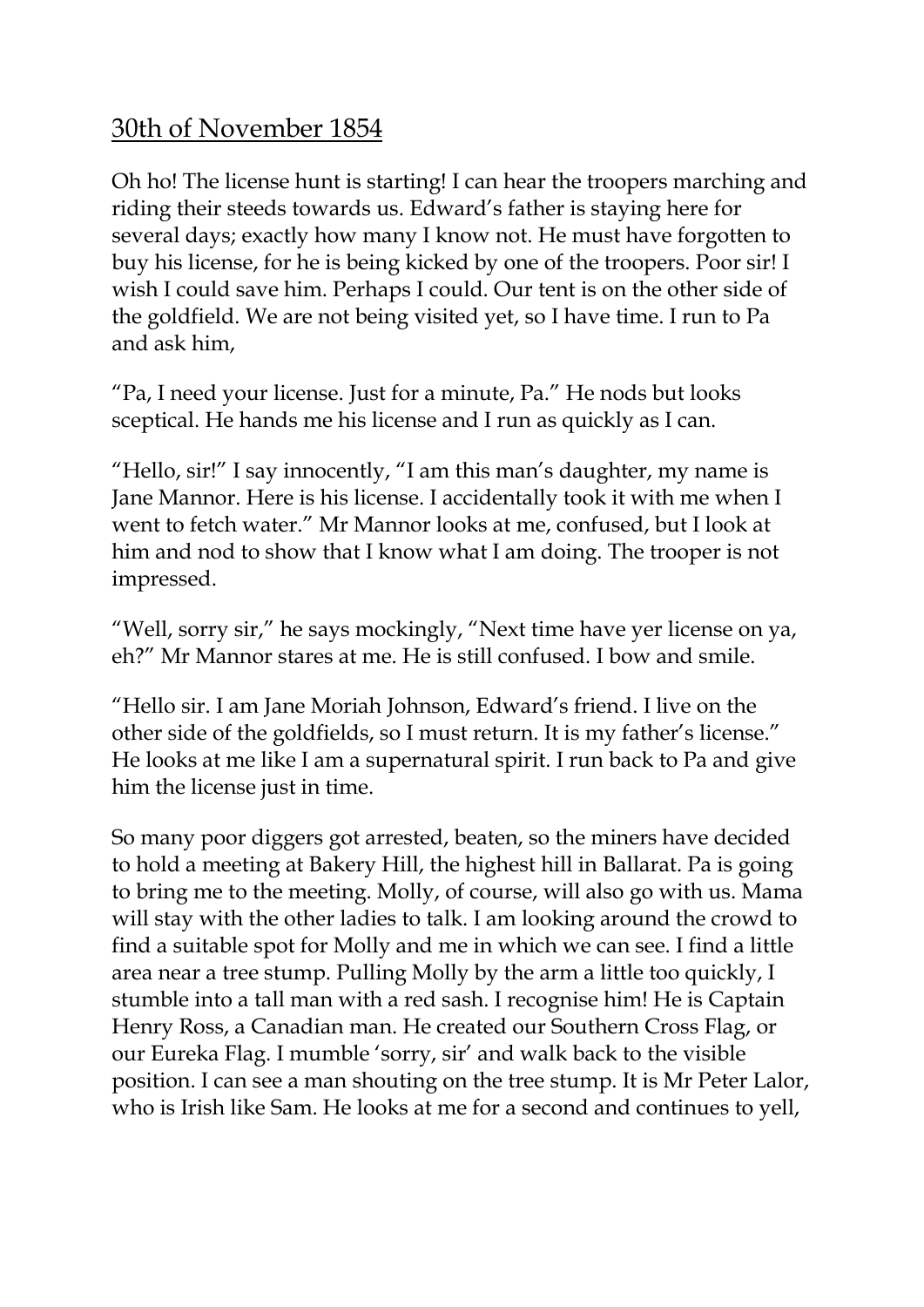"I order all men who do not intend to take the oath to leave the meeting at once. We swear by the Southern Cross to stand truly by each other, and fight to defend our rights and liberties!" Everyone cheers and applauds, but I can only think of how different it would be if we created a revolution. And what could prevent us from a stab in the back? As we walk home, I think of all the things that could happen.

## 1st of December 1854

Here in Australia, it is like everything is upside down! In December, it is winter in London. Here, it is summer! It is blazing hot today. I have decided to stay inside, but if the weather becomes more tolerable, I shall go out. Molly and I exchange thoughts about the revolution the miners are planning to create. She tells me that they are going to create a fort. A very small one. A stockade, really. We pretend we are the miners and we build a small tower out of mud. It is fun playing with Molly, just like old times. There really isn't anything happening right now. I will write when there is

## 3rd of December 1854

There is indeed *something* happening now! It is daybreak. The sun has barely risen when I hear yells. I cannot tell if they are of triumph or despair. Either way, I must go out and investigate.

"Molly. Molly! Wake up, Molly." I whisper. Molly sits up immediately. I breathe in the natural fragrance of eucalyptus one last time and then I notice that only Mama is sleeping. Pa is gone. Oh no. I run like the wind to the Eureka field. Oh no. Oh my goodness. No. I must find Pa!

"Jane, what is happening?"

"It is a protest, Molly! Look around for Pa." Molly's head whirls around in all directions, but she shakes her head. Oh no. We are early risers, but